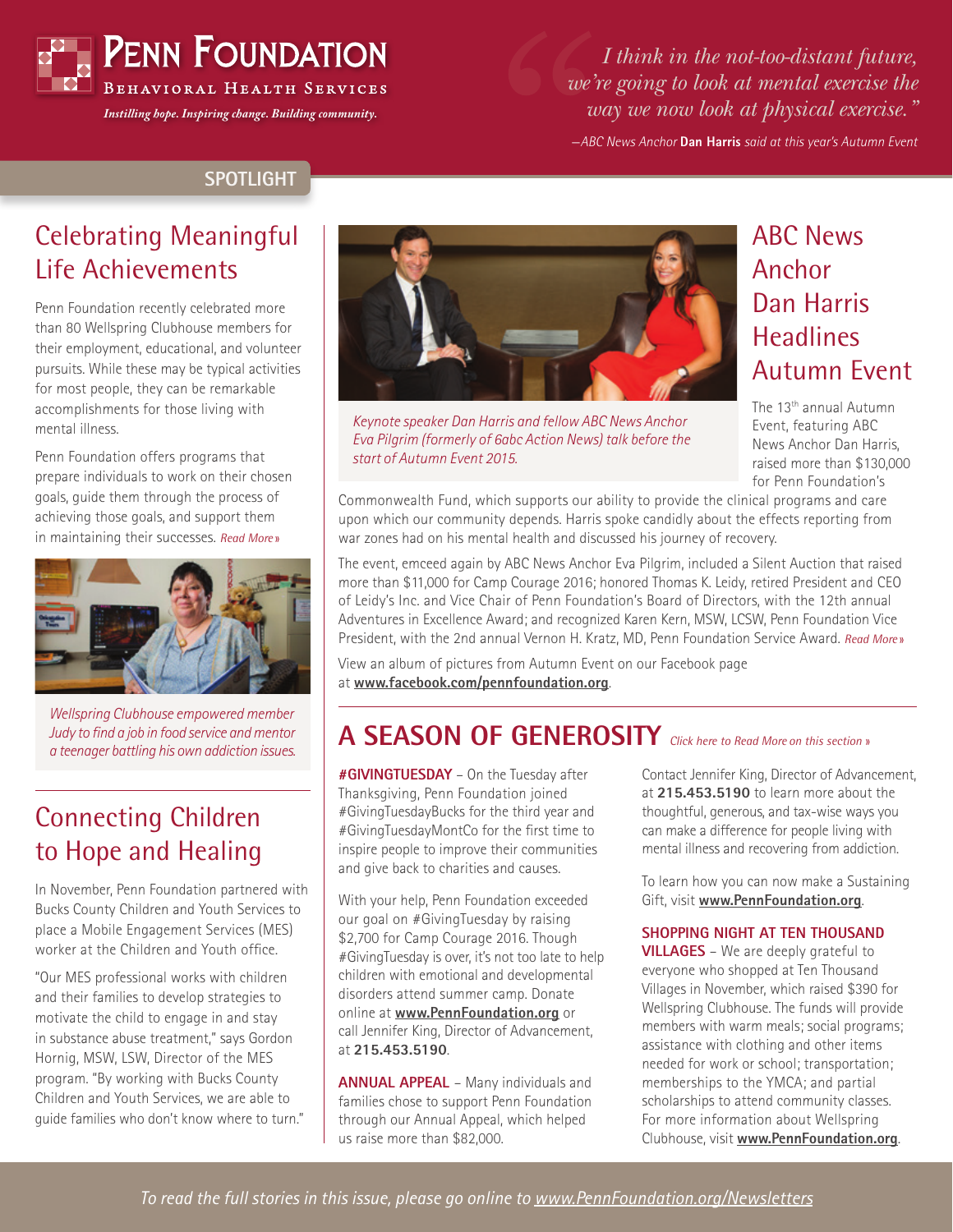## Village of Hope Residents Take Part in Watercolor Workshop

In January, residents of Penn Foundation's Village of Hope traveled to Philadelphia's Magic Gardens on South Street to take part in a watercolor workshop with a professional artist. Their artwork will be on display from May to August in the Center City office of The Philadelphia Foundation. The program was offered through Art-Reach, a Philadelphia-based nonprofit devoted to providing access to arts and cultural opportunities for individuals who otherwise would not have them. *[Read More](https://www.pennfoundation.org/news-and-events/village-of-hope-residents-take-part-in-watercolor-workshop.html)* »

For more information about Art-Reach, visit **www.art-reach.org**.



# Art Therapy Aids in Recovery

Penn Foundation recently added art therapy to its array of group offerings at the John W. and Emily Clemens Recovery Center. The program is studio-based with emphasis on the client's interaction with art materials, such as clay, paint, and fabric.

Much of the art therapy is geared toward fostering a sense of identity, exploring the individual's emotional self, and forming meaningful connections with others.

"This therapy is especially helpful for people who have underlying psychological issues related to their addiction, such as a history of abuse," explains Jessica Hauser, MA, an Art Therapist at the Recovery Center. *[Read More](https://www.pennfoundation.org/news-and-events/art-therapy-aids-in-recovery.html)* »



# Penn Foundation Welcomes Trauma Expert Sandra Bloom, MD

In October, as part of the annual Dr. Michael A. Peters Lecture Series, Penn Foundation welcomed Sandra Bloom, MD, a Board-Certified Psychiatrist and an Associate Professor at Drexel University's School of Public Health. She is also the Founder of the Sanctuary Model®, which is a pioneering approach to trauma-informed care.

Dr. Bloom spoke about the impact of traumatic experiences on individuals, families, organizations, and communities, and the paradigm shift from asking, "What's wrong with you?" to "What happened to you?" She also met with Penn Foundation's "Trauma Champions" to discuss their efforts to become a trauma-specific organization that recognizes trauma symptoms and offers supportive services to clients. *[Read More](https://www.pennfoundation.org/news-and-events/penn-foundation-welcomes-trauma-expert-sandra-bloom-md.html)* »

# Campers Learn Coping Skills Through Drumming

Attendees of Camp Mariposa's January session enjoyed an inspiring drumming and drum-making session with Josh Robinson.

"Drumming can be used as a tool to teach many life and coping skills and provides a positive, creative outlet while acting as a vehicle for self-expression and emotional release in a safe space," says Robinson.



Since 2012, Penn Foundation has been The Moyer Foundation's Pennsylvania partner for Camp Mariposa, which offers children who live with addiction in their families a secure, caring place to break the cycle and learn their strengths. *[Read More](https://www.pennfoundation.org/news-and-events/campers-learn-coping-skills-through-drumming.html)* »

To learn more about Josh Robinson, visit **www.joshrobinsondrums.com**.

To find out more about Camp Mariposa, visit **http://tinyurl.com/CampMariposa2016**.

To make a donation to Camp Mariposa, visit **[http://weblink.donorperfect.com/](http://weblink.donorperfect.com/CampMariposa) CampMariposa**.

**LIKE & FOLLOW US!** *www.Facebook.com/PennFoundation.org <www.Twitter.com/PennFoundHope>*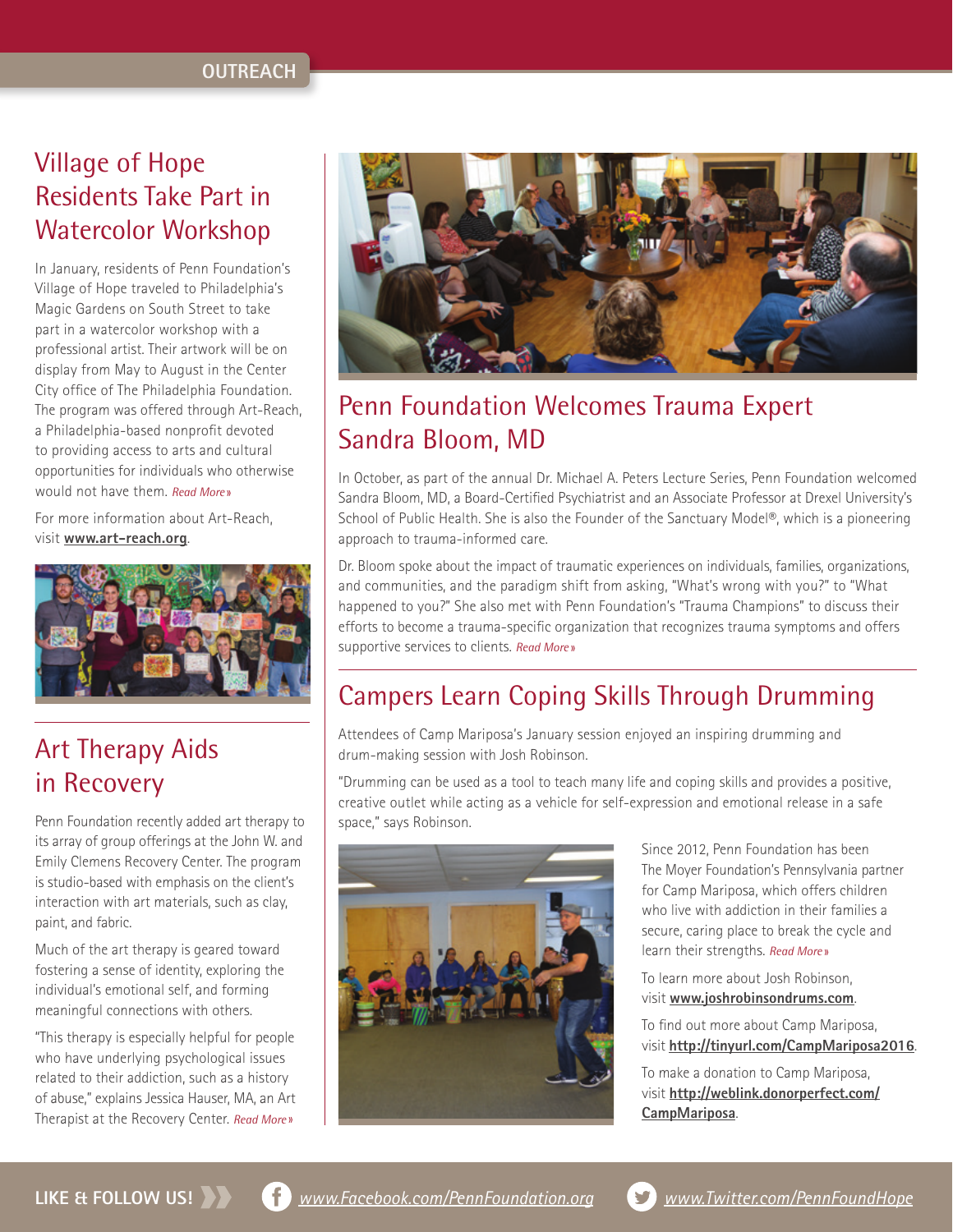#### **PEOPLE**

#### **PENN FOUNDATION WELCOMES NEW STAFF**



**Amy Maurizio, MS, MBA,** *is Director of Inpatient Drug and Alcohol Services. In this role, Amy will oversee the clinical and administrative functions of the agency's 16-bed detoxification and 39 bed rehabilitation programs. Certified as both an Alcohol and Drug Counselor and a Co-Occurring Disorders Professional – Diplomate, she has worked in the behavioral health field for more than 15 years. She earned her Master's Degree from Arcadia University and her MBA from Strayer University.*





**Tobey Schilling, CRNP, RN, LPC,** *Psychiatric Mental Health-Certified Registered Nurse Practitioner, provides medication management services for individuals accessing outpatient mental health services. Tobey has worked in nursing since earning her degree from Harcum College in Bryn Mawr in 2004. She is a Certified Holistic Health Counselor and a Certified Forensic Nurse Practitioner in Mental Health. She also holds a Master's of Creative Arts Therapies Degree from Hahnemann University.*

#### **Lori Huey, MA, LPC, BCPC,**

*is Forensic Assertive Community Treatment (FACT) Team Leader and will oversee the clinical and administrative functions of the 16-member team. She has worked in the behavioral health field for more than 15 years. Lori is a Board-Certified Professional Counselor and earned her Master's Degree in Counseling Psychology from Kutztown University.*

#### **Honors**



*Karen Kern, left, recipient of the 2nd annual Vernon H. Kratz, MD, Penn Foundation Service Award, with Ronald Souder, MD.*

*"I strongly believe in the mission and values of Penn Foundation. It's been an incredible experience to work with so many dedicated and compassionate employees and Board members who share this same belief," Kern says.*

#### Thank You

Special thanks go out to the following people who responded swiftly and have helped us rebuild following a burst sprinkler pipe in the Loux Healthcare Center:

- Fire Chief Kurt J. Wagner and the Sellersville Fire Department
- **E** Eastern Diversified Services Inc.
- **Pennridge Regional Police Department**
- **Halteman's Cleaning Service**
- **H.** Mininger & Son Inc. Community Builders

During this time of transition, our dedicated team is working hard to ensure our clients continue to receive the quality, seamless care they've come to expect from Penn Foundation. *[Read More](https://www.pennfoundation.org/news-and-events/thank-you.html)* »